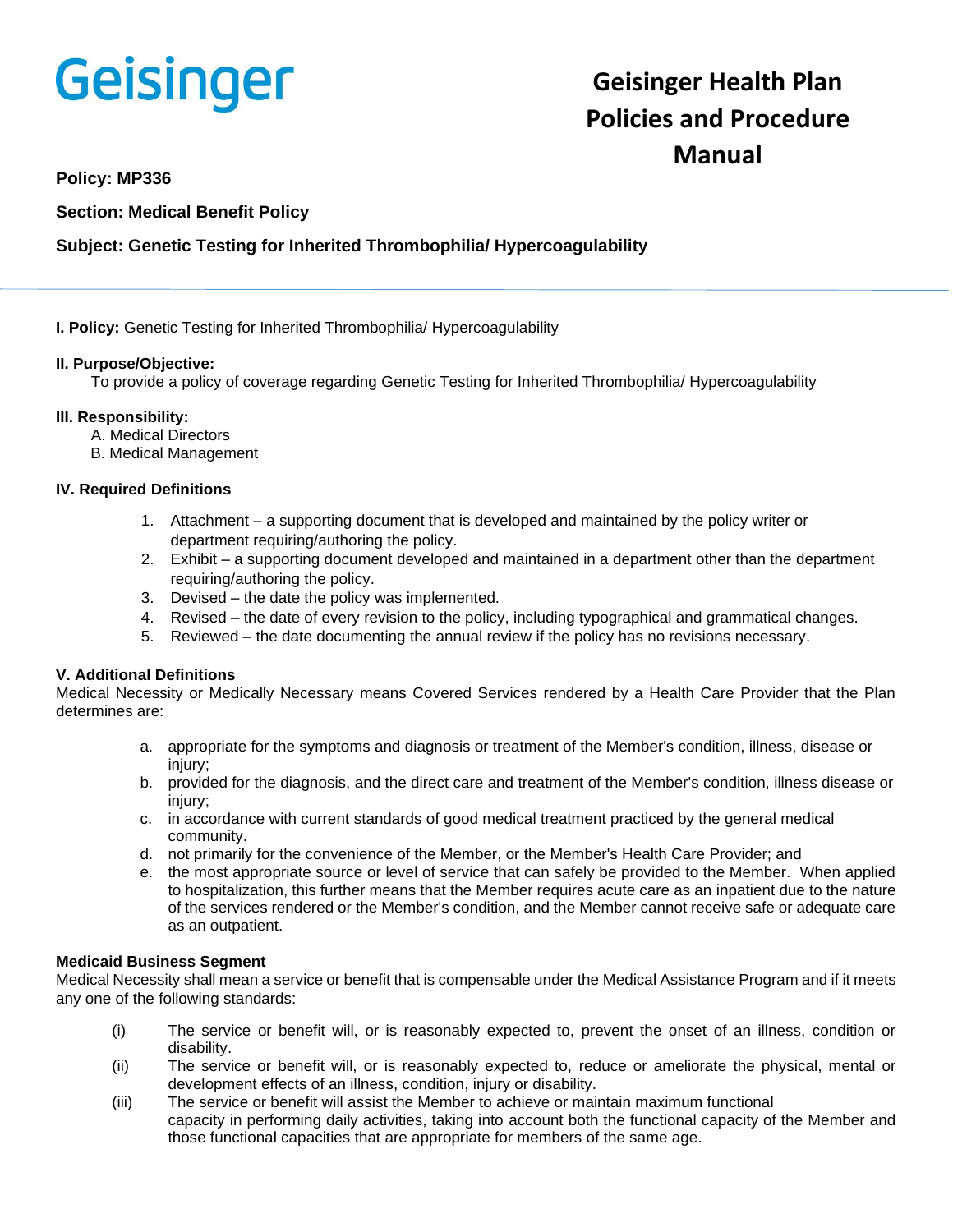**DESCRIPTION:** Inherited thrombophilia is a genetic predisposition to develop a group of clinical conditions caused by associated gene variants and defects. Common causes include Factor V Leiden, a prothrombin gene variation, and deficiencies in protein S, protein C, and antithrombin.

#### **INDICATIONS:**

# **COMMERCIAL AND MEDICAID BUSINESS SEGMENT:**

Genetic testing for Factor V and/or Factor II Blood Clotting Protein mutations may be considered medically necessary for any of the following conditions in members without recurrent VTE risk factors (e.g., recent surgery, prolonged immobilization, collagen vascular disease, malignancy, certain hematologic disorders):

- Age less than 50, any venous thrombosis; or
- Myocardial infarction in female smokers less than age of 50; or
- Recurrent venous thrombosis; or
- First or second degree relative of individuals with venous thrombosis less than age of 50; or
- Relative with confirmed Factor V or Factor II mutation; or
- Venous thrombosis and a first or second degree relative with venous thrombosis; or
- Venous thrombosis in pregnant women or women taking oral contraceptives; or
- Venous thrombosis in unusual sites (such as hepatic, mesenteric and cerebral veins)
- Prior to administration of oral contraceptives in women with a personal or family history of venous thrombosis
- Preeclampsia or hemolysis, elevated liver enzymes, low platelets (HELLP) syndrome

# **MEDICARE BUSINESS SEGMENT**

MolDx issued a non-coverage LCD (L36089) for genetic testing for thrombophilia testing for the Factor V Leiden (FVL) variant in the F5 gene, the G20210G>A (G20210A) variant in the F2 gene, and the MTHFR gene which encodes the 5,10 methylenetetrahydrofolate reductase enzyme. Genetic testing for these genes for all risk factors, signs, symptoms, diseases, or conditions, including cardiovascular risk assessment, are non-covered except for pregnant patients. However, Medicare will not add coverage of thrombophilia testing for pregnant women because they likely represent a very small group of potential Medicare (disabled) patients. Claims submitted on this limited Medicare population will deny per the policy, but should be appealed for coverage with submission of medical records supporting the necessity for testing, and specify how testing changed anticoagulant prophylaxis management for the patient.

#### **EXCLUSIONS:**

The Plan considers the use of genetic testing for hereditary thrombophilia for ANY of the following indications to be **experimental, investigational or unproven** and **NOT COVERED**:

- General population screening
- Routine initial testing in an individual with arterial thrombosis
- Routine screening of asymptomatic women during pregnancy or prior to the use of oral contraceptives, hormone replacement therapy (HRT), or selective estrogen receptor modulators
- Newborn testing, or routine testing in an asymptomatic child
- Prenatal or preimplantation testing

The Plan considers the use of genetic testing for Factor V and Factor II mutations for all other indications not listed above to be considered **experimental, investigational or unproven** and **NOT COVERED**.

The Plan considers the use of genetic testing for MTHFR for diagnosis or management of all indications, including but not limited to, inherited thrombophilia, infertility, recurrent pregnancy loss, coronary artery disease, vascular disease, congenital heart defects, hepatitis, stroke, Parkinson's, peripheral neuropathy, cancer, migraine headache, Alzheimer's disease, dementia, autism spectrum disorder, depression, or schizophrenia to be considered **experimental, investigational or unproven** and **NOT COVERED.**

**Note: A complete description of the process by which a given technology or service is evaluated and determined to be experimental, investigational or unproven is outlined in MP 15 - Experimental Investigational or Unproven Services or Treatment.**

**CODING ASSOCIATED WITH:** Genetic Testing For Inherited Thrombophilia/ Hypercoagulability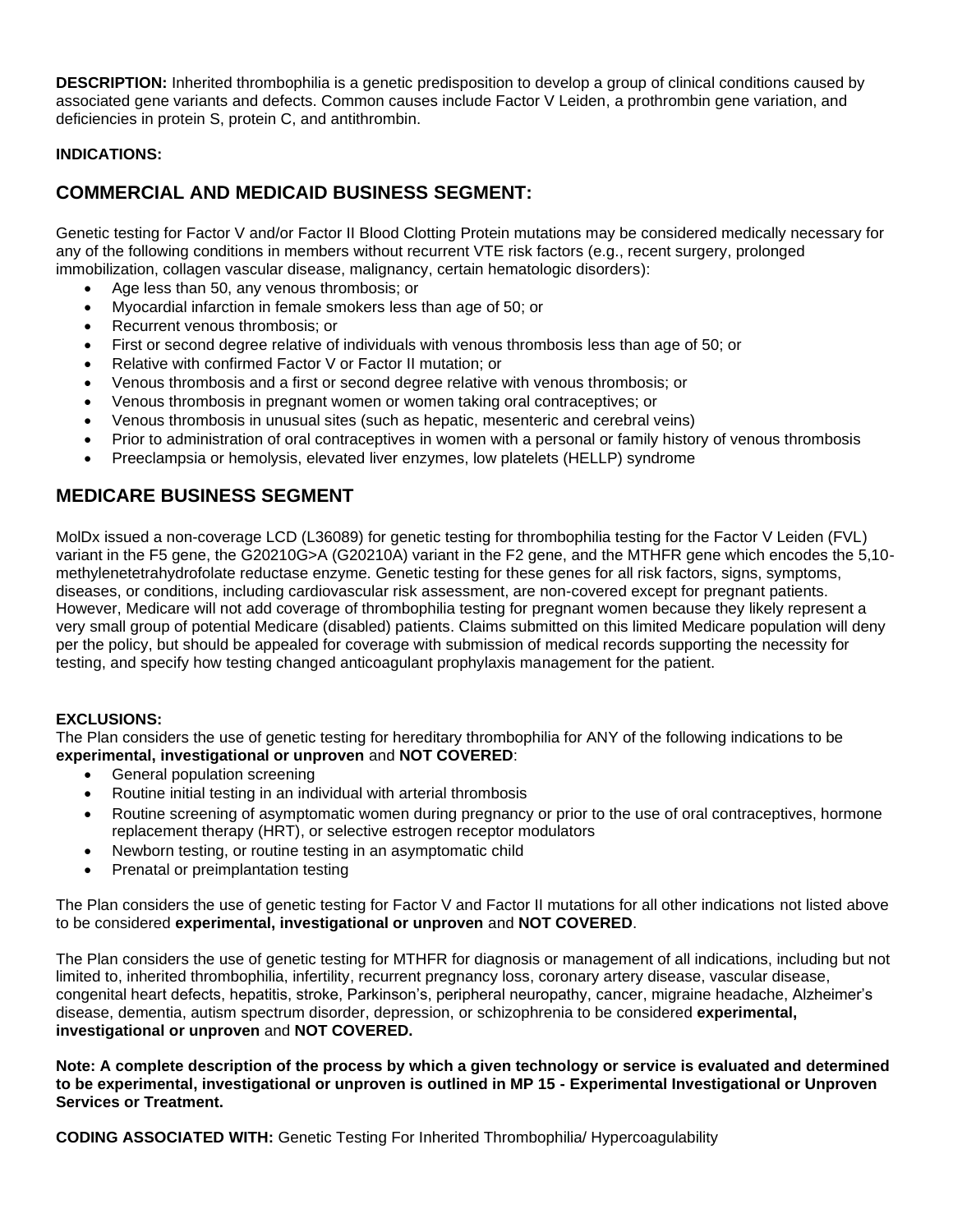*The following codes are included below for informational purposes and may not be all inclusive. Inclusion of a procedure or device code(s) does not constitute or imply coverage nor does it imply or guarantee provider reimbursement. Coverage is determined by the member specific benefit plan document and any applicable laws regarding coverage of specific services. Please note that per Medicare coverage rules, only specific CPT/HCPCS Codes may be covered for the Medicare Business Segment. Please consult the CMS website at www.cms.gov or the local Medicare Administrative Carrier (MAC) for more information on Medicare coverage and coding requirements.*

81291 MTHFR (5,10-methylenetetrahydrofolate reductase) (eg, hereditary hypercoagulability) gene analysis, common variants

81240 F2 (prothrombin, coagulation factor II) (eg, hereditary hypercoagulability) gene analysis, 20210G>A variant

81241 F5 (coagulation factor V) (eg, hereditary hypercoagulability) gene analysis, Leiden variant

- 81400 MOLECULAR PATHOLOGY PROCEDURE LEVEL 1
- 81401 MOLECULAR PATHOLOGY PROCEDURE LEVEL 2
- 0268U Hematology (atypical hemolytic uremic syndrome [aHUS]), genomic sequence analysis of 15 genes, blood, buccal swab, or amniotic fluid (Versiti™ aHUS Genetic Evaluation)
- 0269U Hematology (autosomal dominant congenital thrombocytopenia), genomic sequence analysis of 14 genes, blood, buccal swab, or amniotic fluid (Versiti™ Autosomal Dominant Thrombocytopenia Panel)
- 0270U Hematology (congenital coagulation disorders), genomic sequence analysis of 20 genes, blood, buccal swab, or amniotic fluid (Versiti™ Coagulation Disorder Panel)
- 0271U Hematology (congenital neutropenia), genomic sequence analysis of 23 genes, blood, buccal swab, or amniotic fluid (Versiti™ Congenital Neutropenia Panel
- 0272U Hematology (genetic bleeding disorders), genomic sequence analysis of 51 genes, blood, buccal swab, or amniotic fluid, comprehensive (Versiti™ Comprehensive Bleeding Disorder Panel)
- 0273U Hematology (genetic hyperfibrinolysis, delayed bleeding), genomic sequence analysis of 8 genes (F13A1, F13B, FGA, FGB, FGG, SERPINA1, SERPINE1, SERPINF2, PLAU), blood, buccal swab, or amniotic fluid (Versiti™ Fibrinolytic Disorder Panel)
- 0274U Hematology (genetic platelet disorders), genomic sequence analysis of 43 genes, blood, buccal swab, or amniotic fluid (Versiti™ Comprehensive Platelet Disorder Panel)
- 0275U Hematology (heparin-induced thrombocytopenia), platelet antibody reactivity by flow cytometry, serum (Versiti™ Heparin-Induced Thrombocytopenia Evaluation)
- 0276U Hematology (inherited thrombocytopenia), genomic sequence analysis of 23 genes, blood, buccal swab, or amniotic fluid (Versiti™ Inherited Thrombocytopenia Panel)
- 0277U Hematology (genetic platelet function disorder), genomic sequence analysis of 31 genes, blood, buccal swab, or amniotic fluid (Versiti™ Platelet Function Disorder Panel)
- 0278U Hematology (genetic thrombosis), genomic sequence analysis of 12 genes, blood, buccal swab, or amniotic fluid (Versiti™ Thrombosis Panel
- 0279U Hematology (von Willebrand disease [VWD]), von Willebrand factor (VWF) and collagen III binding by enzymelinked immunosorbent assays (ELISA), plasma, report of collagen III binding (Versiti™ VWF Collagen III Binding)
- 0280U Hematology (von Willebrand disease [VWD]), von Willebrand factor (VWF) and collagen IV binding by enzymelinked immunosorbent assays (ELISA), plasma, report of collagen IV binding (Versiti™ VWF Collagen IV Binding)
- 0281U Hematology (von Willebrand disease [VWD]), von Willebrand propeptide, enzyme-linked immunosorbent assays (ELISA), plasma, diagnostic report of von Willebrand factor (VWF) propeptide antigen level (Versiti™ VWF Propeptide Antigen)
- 0282U Red blood cell antigen typing, DNA, genotyping of 12 blood group system genes to predict 44 red blood cell antigen phenotypes (Versiti™ Red Cell Genotyping Panel)
- 0283U von Willebrand factor (VWF), type 2B, platelet-binding evaluation, radioimmunoassay, plasma (Versiti™ VWD Type 2B Evaluation)
- 0284U von Willebrand factor (VWF), type 2N, factor VIII and VWF binding evaluation, enzyme-linked immunosorbent assays (ELISA), plasma (Versiti™ VWD Type 2N Binding)

Current Procedural Terminology (CPT®) © American Medical Association: Chicago, IL

#### **LINE OF BUSINESS:**

**Eligibility and contract specific benefits, limitations and/or exclusions will apply. Coverage statements found in the line of business specific benefit document will supersede this policy. For Medicare, applicable LCD's and NCD's will supercede this policy. For PA Medicaid Business segment, this policy applies as written.**

#### **REFERENCES:**

EGAPP Working Group. Recommendations from the EGAPP Working Group: routine testing for Factor V Leiden (R506Q) and prothrombin (20210G>A) mutations in adults with a history of idiopathic venous thromboembolism and their adult family members. Genet Med. Jan 2011;13(1):67-76.